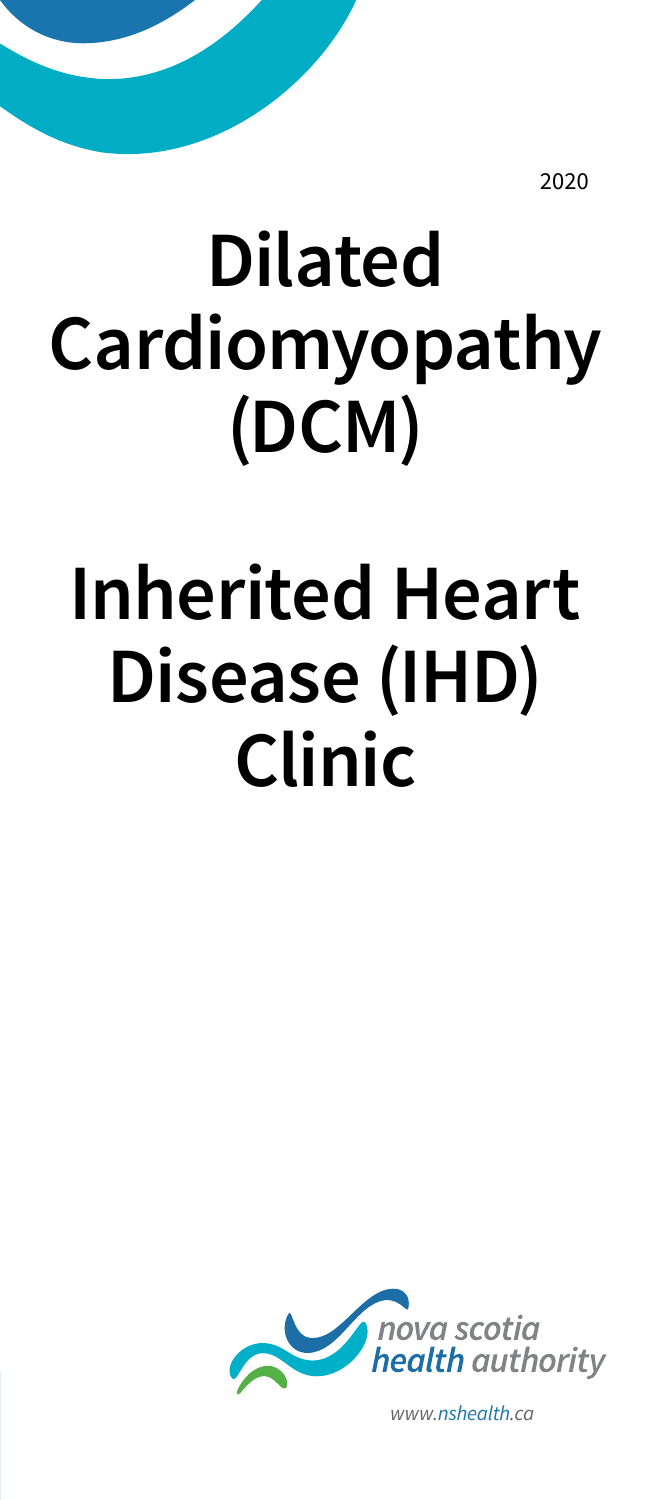#### **How does the heart work?**

The heart is a hollow organ made of muscle. It has 4 chambers: 2 at the top (atria) and 2 at the bottom (ventricles). Blood flows from outside the heart into the top chambers, is pumped to the bottom chambers, and is then pumped back out to the body (see pictures).

The pumping of the heart chambers is controlled by electrical signals that pass through the heart muscle. This electrical activity is called the heart rhythm.

#### **What is DCM?**

In dilated cardiomyopathy (DCM), the heart muscle becomes weak. This makes it harder for the heart to pump blood out to the body. This causes the bottom chambers to dilate (stretch). A weak heart can also cause fluid to build up in parts of the body like the lungs (causing shortness of breath) and the ankles or belly (causing swelling).

DCM may also affect the electrical activity of the heart and can cause fast, dangerous heart rhythms.

#### **What causes DCM?**

There are many different causes of DCM:

- › viruses
- $\rightarrow$  autoimmune disease (where your immune system attacks your body)
- › too much alcohol
- › recreational drugs (e.g., cocaine)
- › pregnancy
- $\rightarrow$  certain medications (such as chemotherapy drugs)

DCM can also be caused by a change in your DNA (genes). These changes can be hereditary (passed on from parents to children).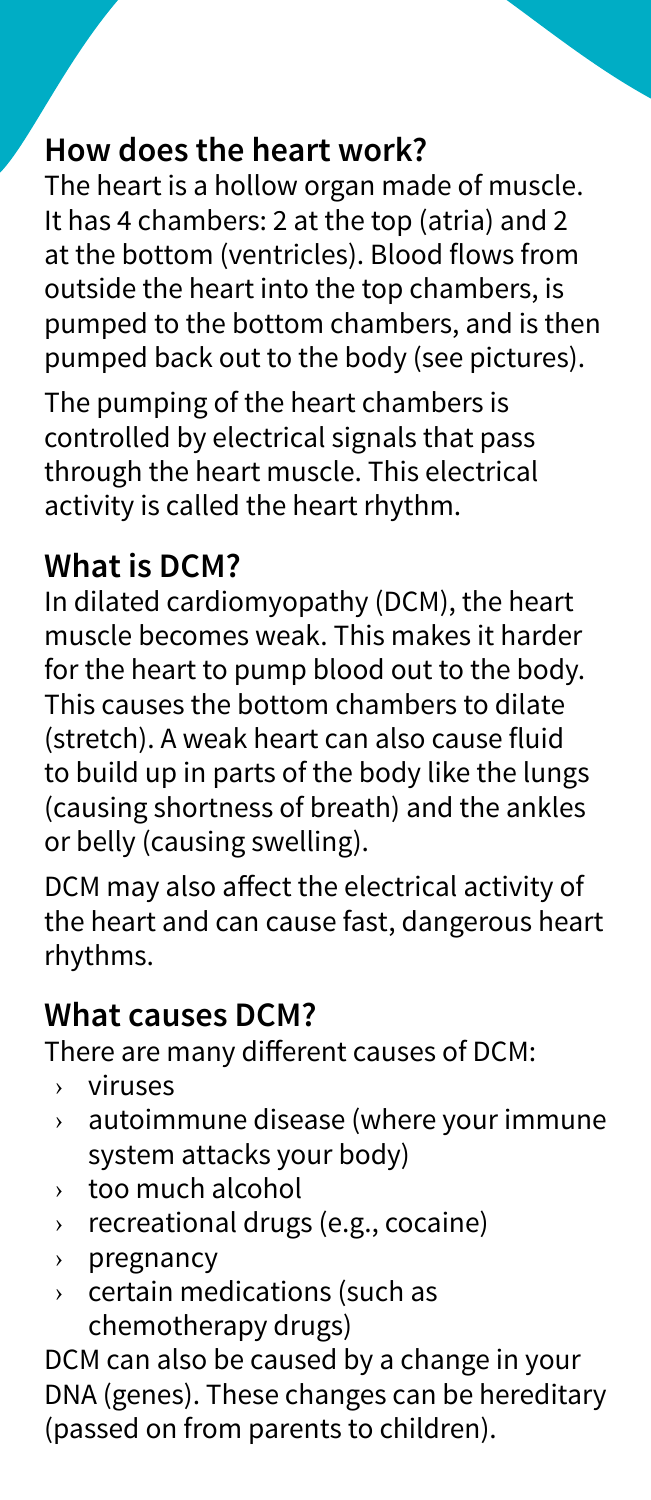

## **What are the symptoms of DCM?**

Symptoms may include:

- shortness of breath, swelling in your ankles and belly, and tiredness. These are often caused by fluid buildup in the body.
- $\rightarrow$  dizziness, lightheadedness, palpitations (feeling like your heart is jumping, racing, or fluttering), or blackouts. These can be caused by fast, dangerous heart rhythms.

#### **How is DCM diagnosed?**

A number of tests are used to diagnose DCM. Your health care provider may arrange for you to have some of these tests:

**Electrocardiogram (ECG):** A recording of your heart rhythm for 10 seconds.

**Holter monitor:** A recording of your heart rhythm for 24 hours (1 day).

**Echocardiogram (Echo):** An ultrasound is used to measure the size of the heart chambers and how well the heart is pumping.

**Cardiac MRI:** A scan using magnets and radio waves. It can measure the size of the heart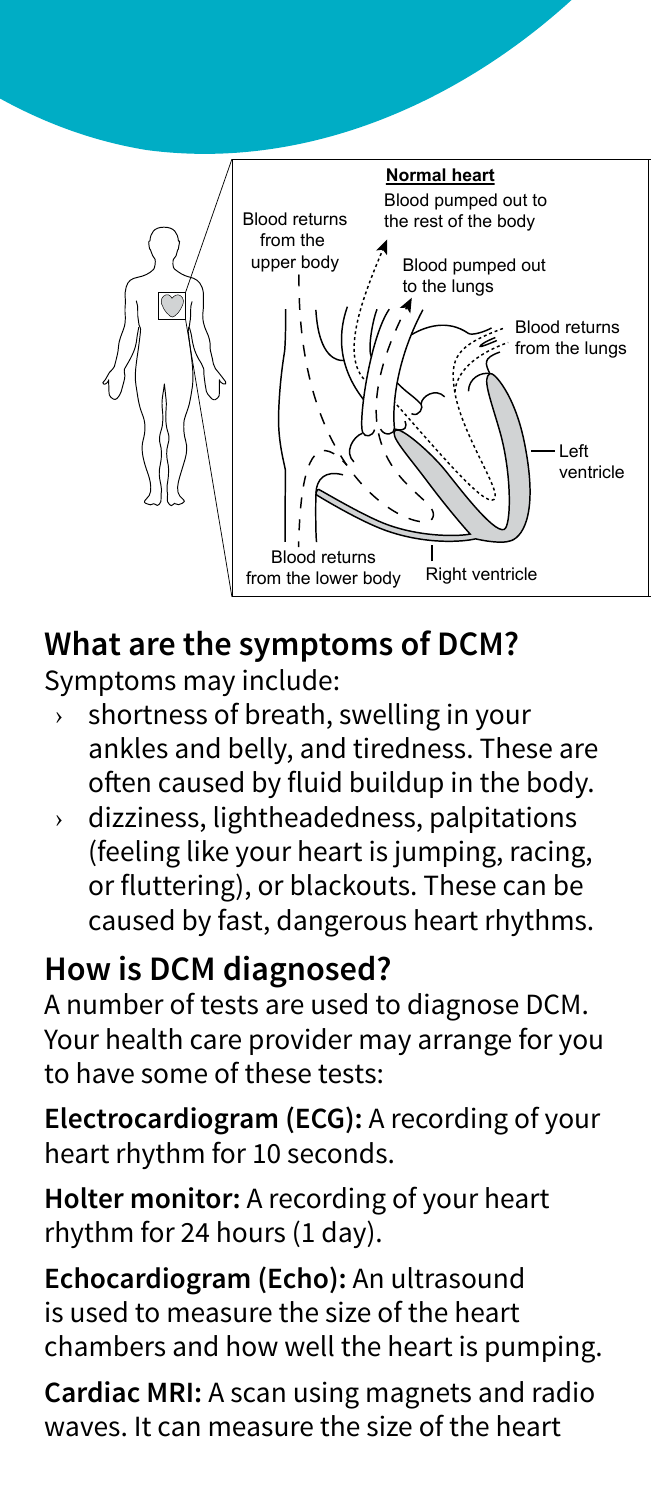

chambers, how well the heart is pumping, and show fat and scar tissue in the heart muscle.

*Your cardiologist (heart doctor) may also suggest other tests. They will talk with you about this, if needed.*

#### **Genetic testing and family screening**

If your cardiologist suspects that a change in your DNA could have caused your DCM, they may ask if you would like to talk with a genetic counsellor about genetic testing. Your cardiologist may also want to invite other members of your family to be tested for DCM. They may ask you to help by passing letters on to your family.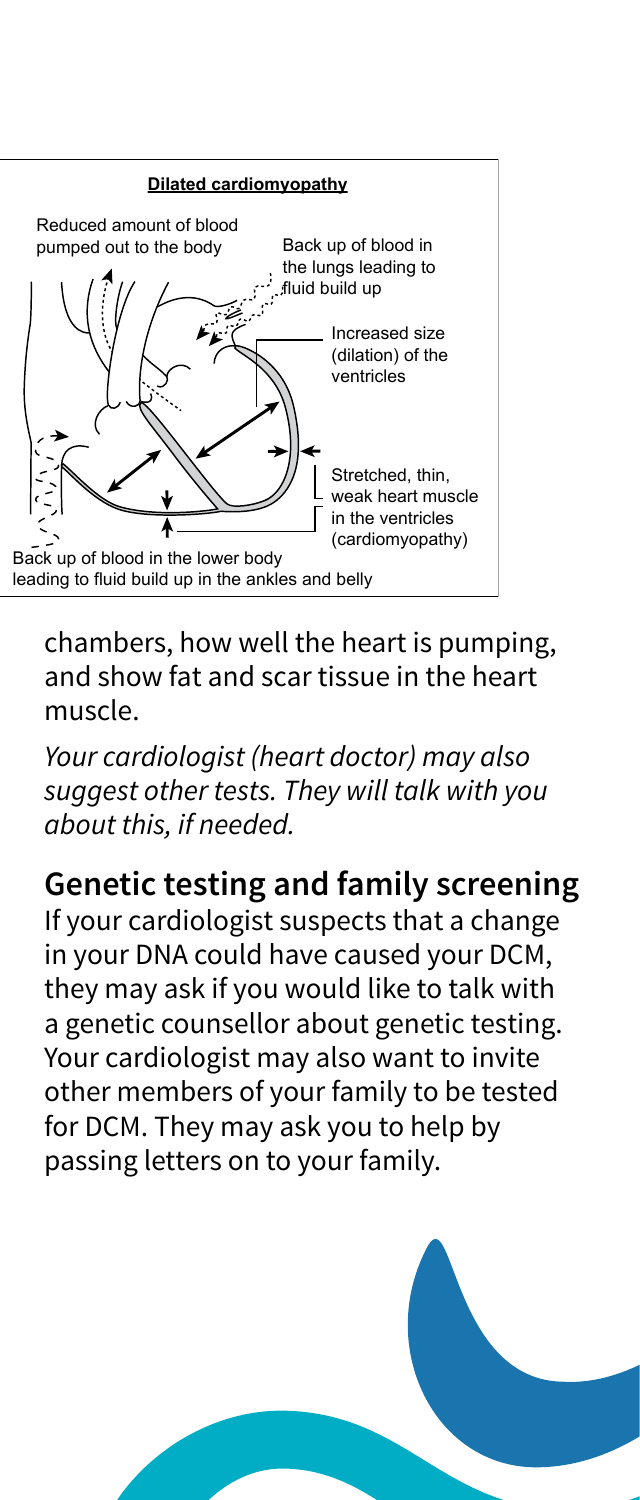## **How is DCM treated?**

There is no cure for DCM, but there are treatments available to control fast heart rhythms and to make you feel better.

Treatments may include:

- medications to treat fluid buildup, improve how well your heart is pumping, and control fast heart rhythms
- $\rightarrow$  a special pacemaker called an internal cardioverter defibrillator (ICD) (to identify and treat fast heart rhythms)
- $\rightarrow$  a heart transplant this is rare

## **For more info, visit:**

Heart and Stroke Foundation of Canada

- › www.heartandstroke.ca/heart/ conditions/cardiomyopathy
- HealthLink BC
	- › www.healthlinkbc.ca/health-topics/ hw52466

Cardiomyopathy UK

› www.cardiomyopathy.org/dilatedcardiomyopathy/intro